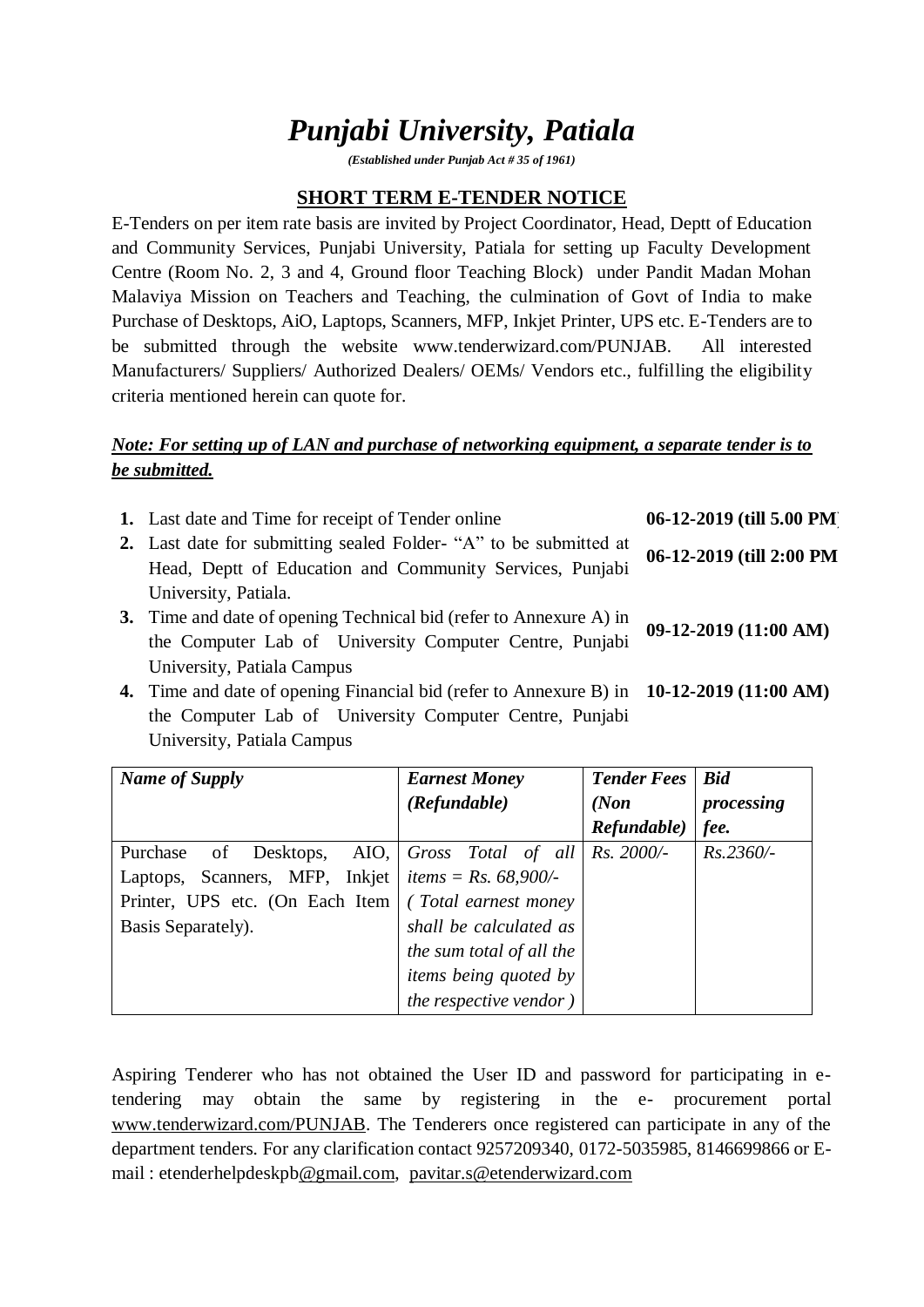## **Important Information: -**

1. Earnest Money and Tender fees of requisite amount shall be submitted separately in the shape of DD of any nationalised Bank payable in favour of Registrar, Punjabi University Patiala. Tender fees and Earnest money in form of DD must reach on or before date 06-12-2019 till 2:00 PM in the Office of the Head, Deptt of Education and Community Services, Punjabi University, Patiala **(Clause revised on 20/11/19)**

|                | <b>Earnest Money</b>                | <b>Tender Fees</b>  | <b>Bid Processing Fees</b> |
|----------------|-------------------------------------|---------------------|----------------------------|
| $\mathbf{1}$   | In favour of Registrar, Punjabi     | of<br>In<br>favour  |                            |
|                | University, Patiala                 | Registrar, Punjabi  |                            |
|                |                                     | University, Patiala |                            |
| 2              | Demand Draft, Payable at Patiala    | Demand<br>Draft,    | <b>Online Payment</b>      |
|                |                                     | Payable at Patiala  |                            |
| $\overline{3}$ | Shall be calculated by the Vendor   | Rs. 2000/-          | $Rs.2360/-$                |
|                | as sum total of respective items of |                     |                            |
|                | earnest money of all the items      |                     |                            |
|                | being quoted                        |                     |                            |
| $\overline{4}$ | Refundable                          | Non-refundable      | Non-refundable             |

- 2. In case Earnest Money, Tender Fees and Bid Processing Fees of the requisite amount are not deposited, the bid will not be considered and rejected straightaway.
- 3. In case the rate quoted in tender received from OEM (Manufacturer), authorised dealer or any vender (not an authorised dealer) are same. The preference shall be given as follows: -
	- 1) OEM
	- 2) Authorised Dealer
	- 3) Any Vendor (not an authorised dealer)
- 4. Pre-qualification Requirements shall be ensured by submitting the documents such as Registration, PAN No., GST Number, Income Tax Return (last 2 returns filed) and Non Black List Self certificate that they have not been debarred/ blacklisted by any Govt./ Semi Govt. Organization or any Corporation at any stage., should be uploaded on eprocurement portal [www.tenderwizard.com/PUNJAB](http://www.tenderwizard.com/PUNJAB)
- 5. In case of eventuality the tenderer came to know about any mistake in the filled tender and wants to convey some clarification or want to give additional input regarding the product price or company, the same shall be uploaded vide scanned copy of the official letter pad of the company on e-procurement portal. The right to accept/ reject the same lies with the University.
- 6. The Folder "A" shall contain:
	- a. Brochure related to technical specifications of the product.
	- b. Please provide Technical specifications, make, model, etc. of the various components/ parts (OEM or third party) used in the product/ equipment being supplied on the official pad of the Supplier/ Vendor along with the warranty.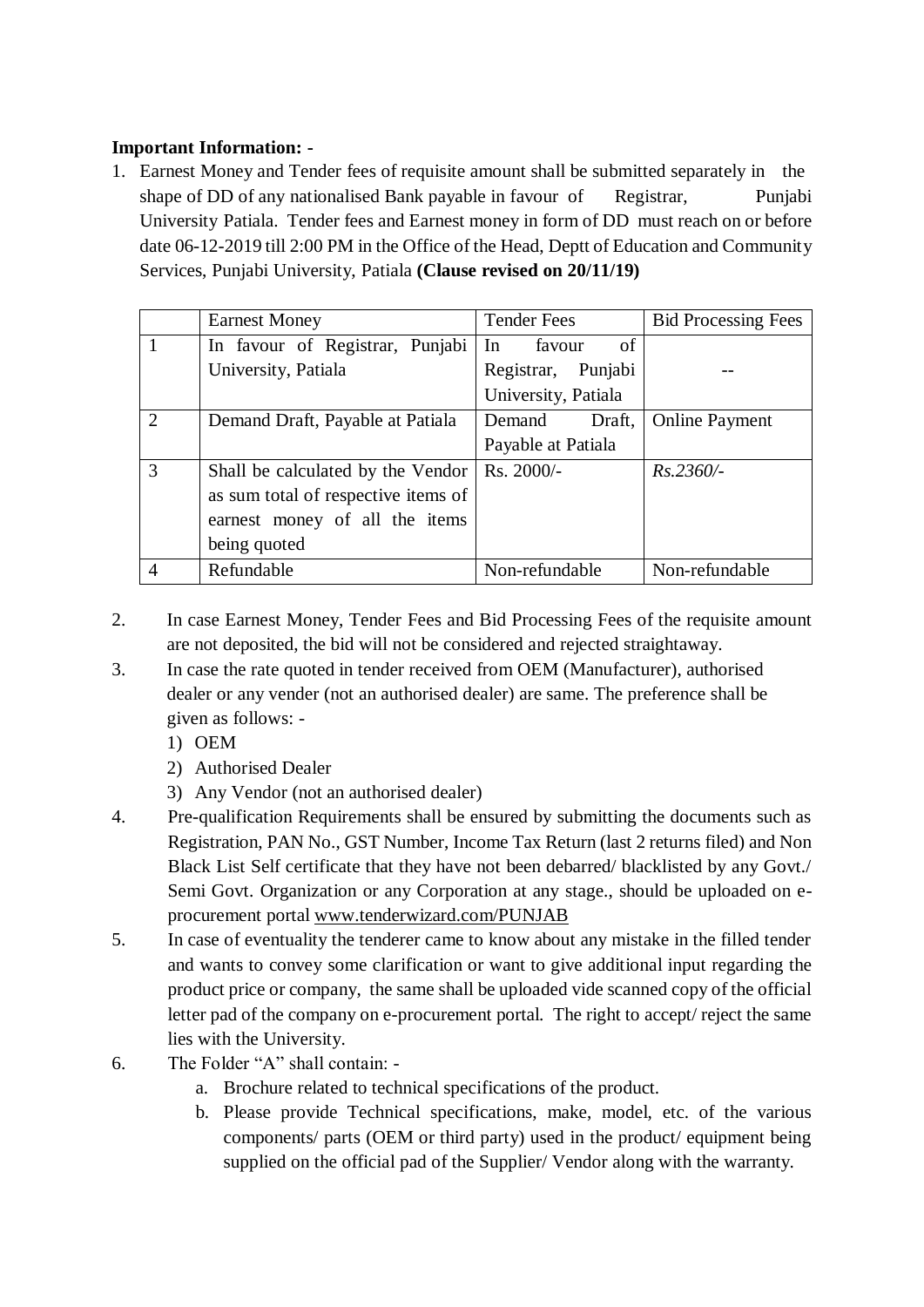- c. The Supplier/ Vendor will give an undertaking on their company's pad, that company is bound to provide warranty on all the parts (OEM or third party) of the product supplied by them.
- 7. The vendor is also required to upload the list of items being quoted along with the earnest money of each item.
- 8. Corrigendum/ Addendum/ Corrections, if any, will be published on the Website. The parties are advised to frequently check the website [www.tenderwizard.com/PUNJAB](http://www.tenderwizard.com/PUNJAB)

**Please note that Quantity mentioned below is indicative in nature. It is subject to change as per the actual requirements. It may increase/ decrease or may not be purchased at all.**

| Sr. No. | Qty | Specifications                                                                        | Earnest |
|---------|-----|---------------------------------------------------------------------------------------|---------|
|         |     |                                                                                       | Money   |
|         |     |                                                                                       | (Rs.)   |
| 1.      | 03  | Desktop Commercial segment 8th Gen., i3 Processor, Pre-                               | 2700    |
|         |     | installed Windows (English Language) 64 Bit upgradable through                        |         |
|         |     | Campus Licence Agreement, 4 GB RAM DDR4, 1TB HDD,                                     |         |
|         |     | Minimum two PCIE Slots, DVD RW, Wi-Fi Card, 21" Coloured                              |         |
|         |     | Monitor, USB Mouse & Keyboard, 3 years warranty onsite, All                           |         |
|         |     | the components shall be OEM fitted. (Makes of preference:                             |         |
|         |     | Lenovo, HP, Dell)                                                                     |         |
| 2.      | 03  | MFP MONO Laser Jet Printer with Print, Copy and Scan                                  | 1400    |
|         |     | Functions. Duplex, Wi-Fi ready, 18 PPM (Printer Speed Black),                         |         |
|         |     | with ADF, Scan Resolution up to 600 dpi coloured and 1200 dpi                         |         |
|         |     | mono on flat with one year onsite warranty (Makes of preference:                      |         |
|         |     | Canon, Ricoh, Epson, Hp)                                                              |         |
| 3.      | 01  | Photocopier Machine : 20 ppm, minimum memory 256 MB,                                  | 900     |
|         |     | Network Ready, paper size Standard paper tray(s): A3, A4, A5,                         |         |
|         |     | By-pass Tray A3, A4, A5, A6, Paper Input Capacity Standard:                           |         |
|         |     | 350 sheets, Paper Weight Standard paper tray(s):52 - 105 g/m <sup>2</sup> ,           |         |
|         |     | Bypass tray: 52 - 216 g/m <sup>2</sup> , Duplex: 64 - 105 g/m <sup>2</sup> , Multiple |         |
|         |     | Copying Up to 99 copies, Resolution Up to 600 dpi, Zoom From                          |         |
|         |     | 50% to 200%, Scan Speed Colour: Maximum 6 originals per                               |         |
|         |     | minute, B/W Maximum 15 originals per minute, Resolution                               |         |
|         |     | Maximum 600 dpi. Warranty - 2 years onsite. (Makes of                                 |         |
|         |     | preference: Ricoh, Canon, Sharp, Toshiba, HP, Kyocera) with 2                         |         |
|         |     | KVA CVT with one year warranty.                                                       |         |
| 4.      | 20  | Commercial Desktop intel 8th Gen. Full Powered processor i5 64                        | 22000   |
|         |     | bit base 21" Coloured Monitor, 8GB DDR4 RAM, 2GB Graphics                             |         |
|         |     | Card, Windows 10 home single language (English) 64 Bit                                |         |
|         |     | upgradable through Campus Licence Agreement USB 3.0, USB                              |         |
|         |     | 2.0, HDD 1TB, DVDRW, USB, keyboard and mouse, 3 years                                 |         |
|         |     | onsite warranty, All the components shall be OEM fitted. (Makes                       |         |
|         |     | of preference: Lenovo, HP, Dell).                                                     |         |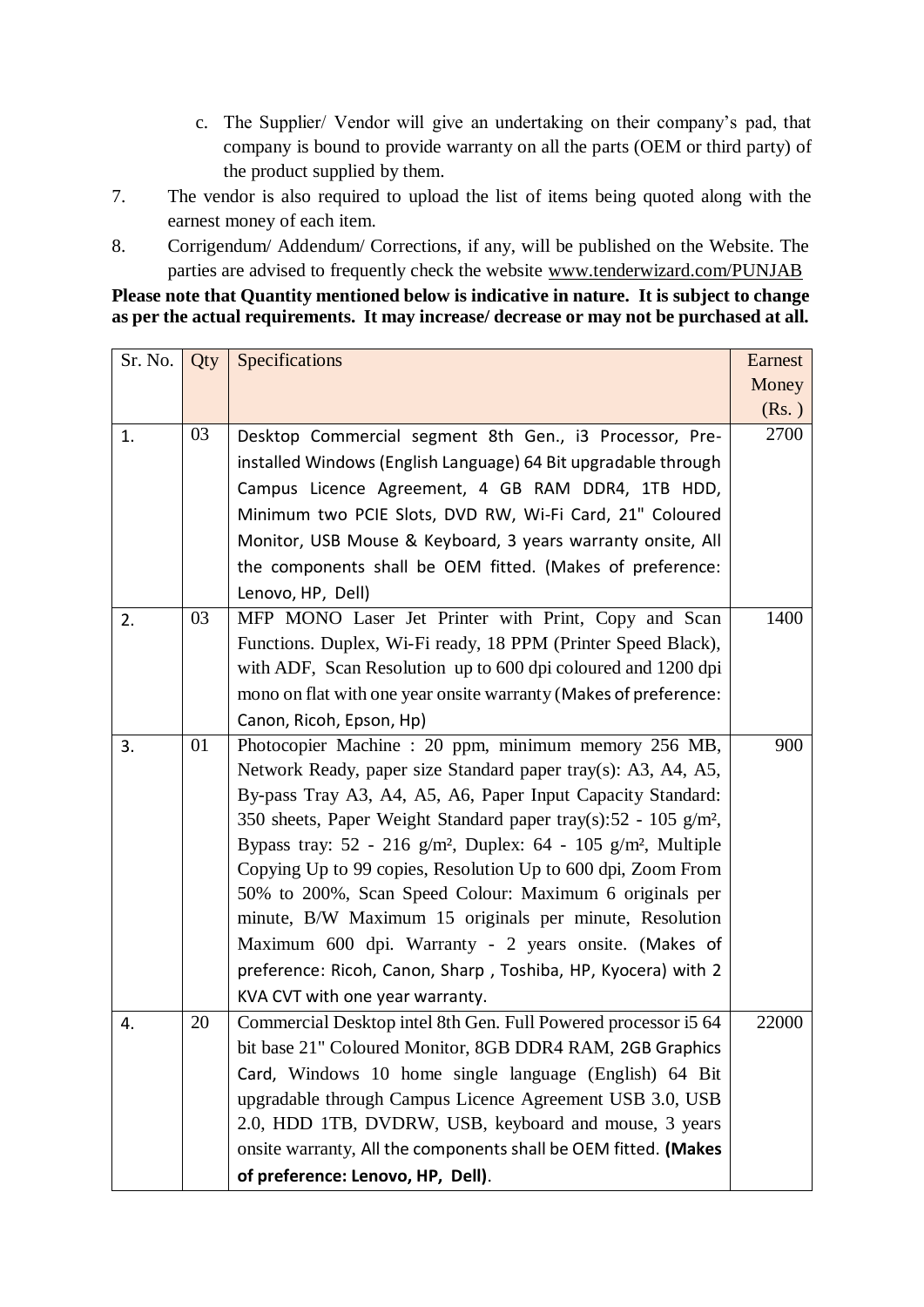| 5.  | 05 | Desktop Intel i7 8th Gen., 8GB DDR4 RAM, Graphics card,                                                   | 7500 |
|-----|----|-----------------------------------------------------------------------------------------------------------|------|
|     |    | Monitor 27", 2 TB HDD, Pre-installed Windows (English                                                     |      |
|     |    | Language) 64 Bit upgradable through Campus Licence                                                        |      |
|     |    | Agreement, Keyboard, mouse, 4GB Graphics Card, 3 years                                                    |      |
|     |    | warranty, All the components shall be OEM fitted. (Makes of                                               |      |
|     |    | preference: Lenovo, HP, Dell)                                                                             |      |
| 6.  | 02 | Laptop Intel Core i7 8th Gen., 12 GB DDR4-2400 SDRAM,                                                     | 6000 |
|     |    | 512GB SSD, 14" Display, 4GB Graphics Card, 2 USB 3.0, 1 USB                                               |      |
|     |    | 2.0, 1 HDMI, Window 10, Laptop Bag. Three years onsite                                                    |      |
|     |    | warranty.                                                                                                 |      |
| 7.  | 01 | Scanner Sheet feed/ ADF/ Flatbed scanner- Scanning Resolution                                             | 700  |
|     |    | up to 600x600dpi, scanning speed-30ppm, ADF capacity-50                                                   |      |
|     |    | sheets. Warranty - 1 year onsite                                                                          |      |
| 8.  | 01 | Inkjet Printer Single Function with Ink Tanks; Printer, Output -                                          | 200  |
|     |    | Colour, Pages per minute - 27 pages (Black & White), 15 pages                                             |      |
|     |    | (Colour); Paper size-A4/Legal, Warranty - 1 year onsite                                                   |      |
| 9.  | 01 | Flatbed Scanner with Optical Resolution 2400 dpi x 4800 dpi,                                              | 100  |
|     |    | Input type Colour, Document Size Class A4/ Letter, One-year                                               |      |
|     |    | warranty.                                                                                                 |      |
| 10. | 02 | 3KVA Online UPS with 60min Backup (1P In -1P Out)                                                         | 3400 |
|     |    | 3KVA/ 2.4KW True Online, DSP Controlled online UPS with 1                                                 |      |
|     |    |                                                                                                           |      |
|     |    | phase AC input and 1 phase AC output with 60 min backup on                                                |      |
|     |    | 100% load with 12V SMF batteries Bank with Rack (min. VAH                                                 |      |
|     |    | required =6240 VAH) , The UPS should be with IGBT Based                                                   |      |
|     |    | Rectifier and IGBT based Inverter and with LCD/LED display for                                            |      |
|     |    | monitoring of its status along with inbuilt Galvanic Isolation                                            |      |
|     |    | Transformer of Same OEM Make at input side.                                                               |      |
|     |    | <b>UPS should have following Features:</b><br>UPS power factor: Input PF should be 0.99 AND output PF not |      |
|     |    | less than 0.8, Efficiency: overall efficiency up to 90%, Harmonic                                         |      |
|     |    | distortion : THD <3% for linear loads, < 5% for non - linear loads,                                       |      |
|     |    | Overload capacity : up to 110% for 10 Min. & 130% for 60 sec.                                             |      |
|     |    | <b>Communication interface</b> : RS232/USB port<br>and SNMP                                               |      |
|     |    | compatibility for future remote Monitoring, Audible Alarm :                                               |      |
|     |    | Mains Failure/Low battery /UPS Warning /Overload/Fault &                                                  |      |
|     |    | Bypass Mode, Compatibility with DG Genset, Built in Automatic                                             |      |
|     |    | Bypass Switch, Warranty : 2 Years on UPS as well as on                                                    |      |
|     |    | Batteries,<br>Preferred Brand: APC / Emerson / Legrand-Numeric/ Techser/                                  |      |
|     |    | Delta/ Luminous/ Schneider.                                                                               |      |
|     |    | Scope includes connecting the batteries batteries with UPS and                                            |      |
|     |    | input-output with UPS                                                                                     |      |
|     |    |                                                                                                           |      |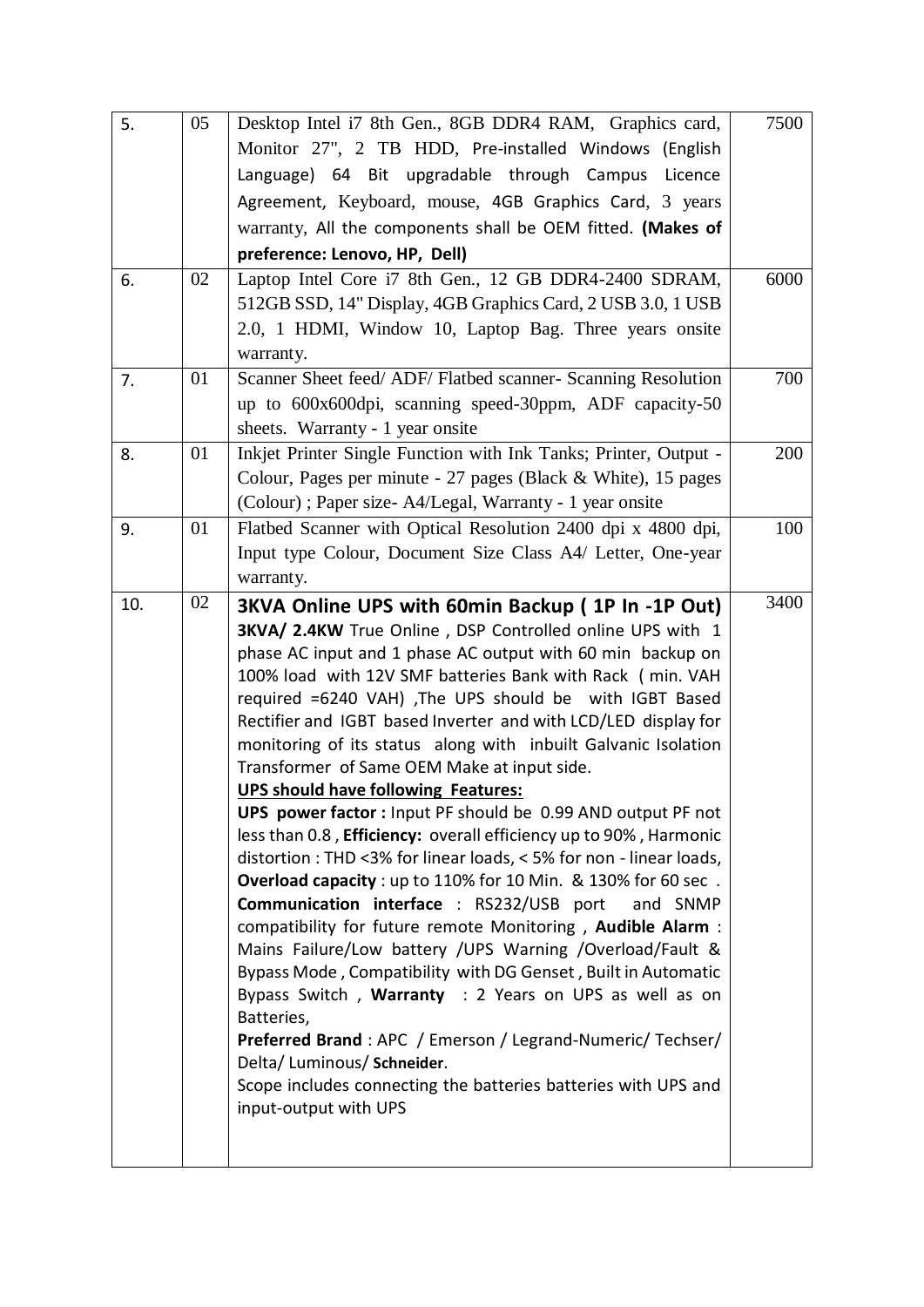| 11. | 01 | 10KVA Online UPS for 120 min Backup (1P In -1P                                                                                               | 6000  |
|-----|----|----------------------------------------------------------------------------------------------------------------------------------------------|-------|
|     |    | Out) True Online, DSP Controlled online UPS with 1 phase AC<br>input and 1 phase AC output with 120 min backup with 12V SMF                  |       |
|     |    | batteries Bank with Rack (min. VAH required = 24000 VAH), The                                                                                |       |
|     |    | UPS should be with IGBT Based Rectifier and IGBT based                                                                                       |       |
|     |    | Inverter and with LCD/LED display for monitoring of its status                                                                               |       |
|     |    | along with inbuilt Galvanic Isolation Transformer of Same OEM<br>Make at input side.                                                         |       |
|     |    | <b>UPS should have following Features:</b>                                                                                                   |       |
|     |    | UPS power factor : Input PF should be 0.99 or more AND output                                                                                |       |
|     |    | PF not less than 0.8, Efficiency: overall efficiency up to 92%,<br>Harmonic distortion : THD <2% for linear loads, < 5% for non -            |       |
|     |    | linear loads,                                                                                                                                |       |
|     |    | Overload capacity : up to 110% for 3 Min. & 130% for 30 sec.<br>Communication interface : RS232/USB port<br>and SNMP                         |       |
|     |    | compatibility for future remote Monitoring, Audible Alarm :<br>Mains Failure/Low battery /UPS Warning /Overload/Fault &                      |       |
|     |    | Bypass Mode, CERTIFICATIONS & Standard: ISO 18001 Certified                                                                                  |       |
|     |    | , ROHS, BIS certifications, Compatibility with DG Genset, Built in<br>Automatic Bypass Switch, Warranty: 2 Years on UPS as well as           |       |
|     |    | on Batteries, Preferred Brand : APC / Emerson / Legrand-                                                                                     |       |
|     |    | Numeric/ Techser/ Delta/ Luminous/ Schneider. Scope includes                                                                                 |       |
|     |    | connecting the batteries batteries with UPS and input-output                                                                                 |       |
|     |    | with UPS                                                                                                                                     |       |
|     |    |                                                                                                                                              |       |
| 12. | 01 | Motorized Screen with remote, Wall Mount (size 8' X 6')                                                                                      | 400   |
|     |    |                                                                                                                                              |       |
| 13. | 01 | LED Projector (HDMI 2500 Lumens with Wi-Fi Feature, Five                                                                                     | 2000  |
|     |    | years Warranty), Wall Mount Screen (8' X 6')                                                                                                 |       |
| 14. | 02 | Digital Screen 80 cm LED HD Ready (HDMI, USB, VGA, Wall<br>Mount, 1 year warranty.                                                           | 1600  |
| 15. | 02 | Digital Podium                                                                                                                               | 14000 |
|     |    | Features: Mild Steel Material Stand-alone Digital Podium. Wheels with                                                                        |       |
|     |    | lock. Smooth round edge at the top, Tray for keyboard, Sliding tray                                                                          |       |
|     |    | with lock for protection of the interactive panel and controller, space                                                                      |       |
|     |    | for 19" interactive panel with angle adjustment, Drawer with lock for                                                                        |       |
|     |    | visualizer, shelf for keeping laptop or documents locks for safety,                                                                          |       |
|     |    | standard rack to keep all the equipment and PC.; <b>Extend Ports:</b> 1 VGA                                                                  |       |
|     |    | Out, 1 HDMI Out, 1 video Out, 1 Audio Out, Power input; Central<br><b>Control System;</b> Should be able to control from the controller with |       |
|     |    | easy identified keys- projector on off, Motorised Screen up & Down,                                                                          |       |
|     |    | switching between PC, Visual Presenter and Laptop, Volume control,                                                                           |       |
|     |    | front panel should have power plug of 220-volt power out for laptop                                                                          |       |
|     |    | etc. VGA Port X 01, Laptop Audio Input X 01, Network Port wired                                                                              |       |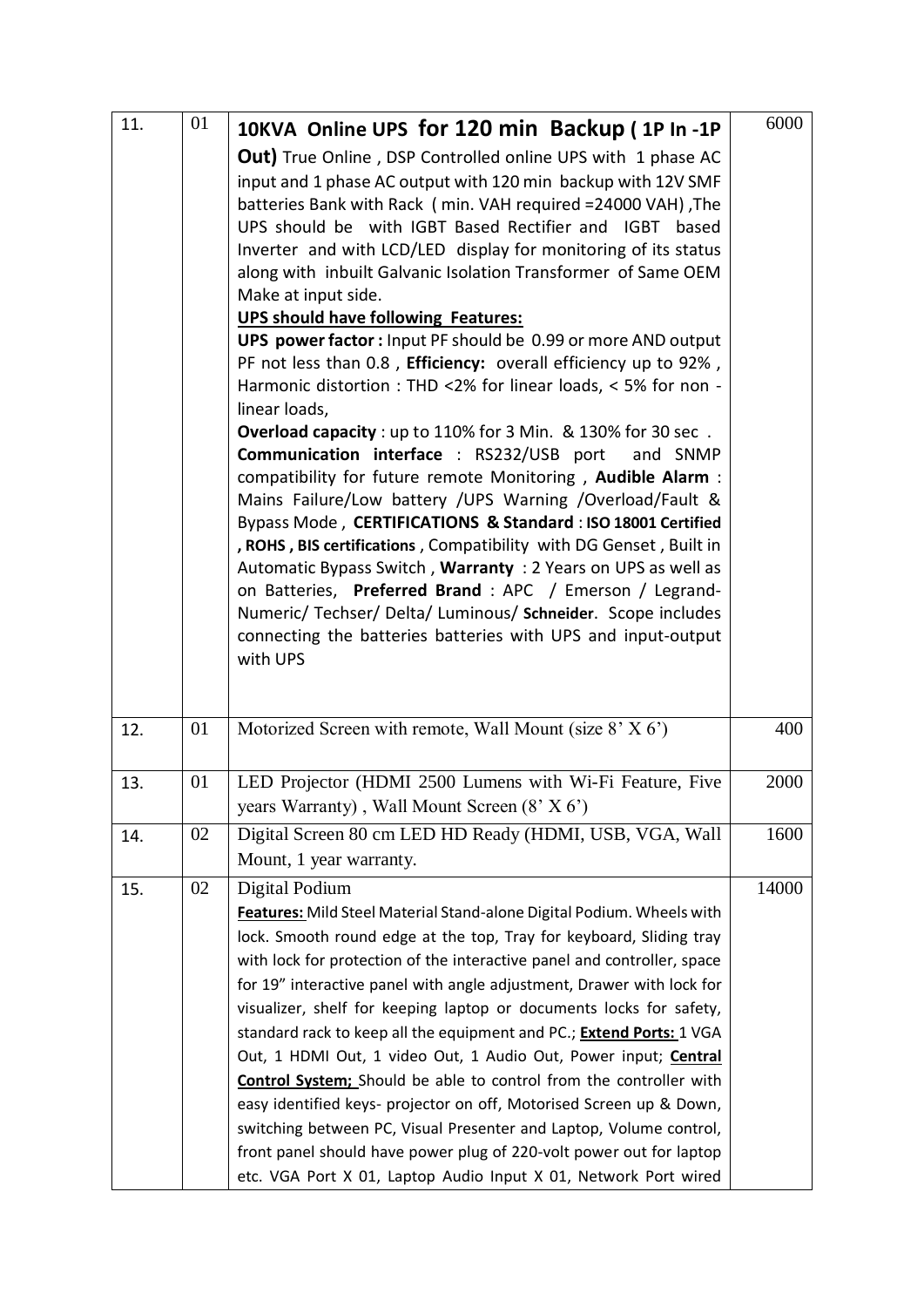| internet X01, USBX 01 Ports to facilitate inputs directly from pen        |  |
|---------------------------------------------------------------------------|--|
| drives/ USB based hard disk Drive. 1x USB for SW Update. Ports for        |  |
| microphone input,1 video port, 2 audio Port (Left and Right), Back        |  |
| Panel of the controller should have 2x2 VGA matrix, 2 USB Ports for       |  |
| front connectivity, Network Port for front connectivity, should have 3    |  |
| video in and 1 video out, 3 Audio (left) in, 3 Audio (Right) in, 1 Audio  |  |
| (Left) Out, 1 Audio (Right) out, Projector Power x1, Electric Screen      |  |
| Power x1.; Built-in-Audio; Microphone: , Gooseneck, Cordless Collar       |  |
| x1, Handheld Cordless x1, Mixer Amplifier: 120 watt, Speakers: 6 wall     |  |
| (each), Mount Speakers x4; Interactive Panel; Panel Type: Backlit LED     |  |
| , Display Size: 19", Resolution: 1440x900 pixels, Brightness: 300cd/ $m2$ |  |
| or higher, Contrast: 1000:1, Connectivity: RGB/VGA, Technology:           |  |
| Electromagnetic with pen, interface: USB, Pressure Sensitivity: 2048      |  |
| Levels, Data Report: 200 reports/ per second, Accuracy: ±0.5mm, OS:       |  |
| Windows/ Vista/ Mac/ Linux, Software Feature: Should be able to           |  |
| Annotate on Blank Screen, Power Point and on other application of         |  |
| windows.; Visualizer: ; Pick-up Device: 3.2 Mega Pixel 1/3" CMOS, Still   |  |
| Image Resolution: XGZ, SXGZ, 720P, 1080P, Frame Rate: 20 Frames/          |  |
| sec., Image Mode: Normal/ Photo/Text/ Slide/ Film/ Gray, Zooming: 12      |  |
| x Optical Zoom and 12 x Digital, Lamp: Two side Lights and one Base       |  |
| light Built-in, Image Capture: Yes Image Storage Built in the Visualizer, |  |
| TV Lines: 800 TV Lines, Image Effect: Mirror, Rotation, Split, Black &    |  |
| white, Negative, Image Split: Yes, Focusing and white Balance: Audio/     |  |
| Manual, Video Recording With sound: Yes, Inputs: VGA x 2, HDMI x1         |  |
| Video x 2 Audio x2 Outputs: VGA x 2 HDMI x 1, Video x1, Audio x 1,        |  |
| Others: Slave USB x 1 Weight: Not more than 3.5 kg.                       |  |

#### **Terms and Conditions: -**

- 1. Prices should be inclusive of all taxes and levies in INR on F.O.R. Punjabi University Patiala.
- 2. Payment will be released on successful installation and commissioning.
- 3. Order can be placed to different vendors for different Items.
- 4. All items, OEM or third party, to be supplied shall be amply supported with onsite warranty. All RMA, shall be in name of Punjabi University, Patiala.
- 5. Vendor shall be responsible for onsite deployment.
- 6. All costs related to the installation of the equipment (including all necessary materials, labour, etc.) will be the responsibility of the vendor.
- 7. If there is holiday on the opening day of the tender, the tender may be opened on the next working day at the same time and at the same place.
- 8. The Purchase Committee reserves the right to reject the tender without assigning any reason before/ after opening of the tenders and the tenderers shall have no right or any claim what so ever for the same on this account.
- 9. The University reserves the right to increase/ decrease the quantity of items or may not purchase at all. The Suppliers/ Tenderers shall have no right or any claim what so ever for the same on this account.
- 10. The rate quoted by the Supplier/ Tenderer shall be inclusive of all the taxes i.e. GST or any other taxes levied by Central Govt. or State Government Authority or Local Bodies